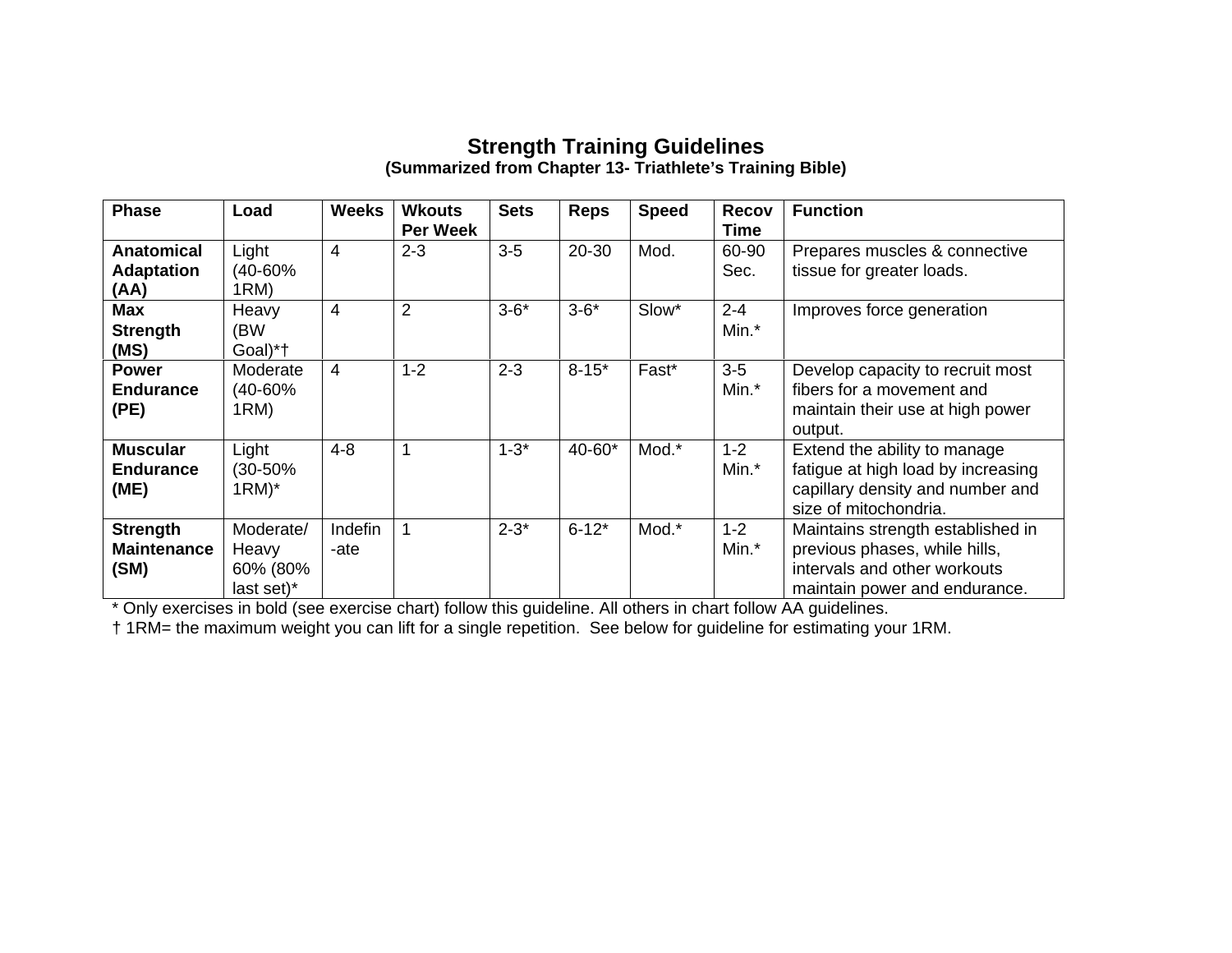|                                                | <b>Exercises</b>                                                                                                                                                                                                                                                                  | <b>Load Guideline</b>                                                                                                                                                                                                                                                                                                                                                                                                              |  |
|------------------------------------------------|-----------------------------------------------------------------------------------------------------------------------------------------------------------------------------------------------------------------------------------------------------------------------------------|------------------------------------------------------------------------------------------------------------------------------------------------------------------------------------------------------------------------------------------------------------------------------------------------------------------------------------------------------------------------------------------------------------------------------------|--|
| <b>Phase</b>                                   | <b>Exercises (in order of routine)</b>                                                                                                                                                                                                                                            | 1RM                                                                                                                                                                                                                                                                                                                                                                                                                                |  |
| <b>Anatomical</b><br><b>Adaptation</b><br>(AA) | 1. Hip Extension (squat, leg press or step up)<br>2. Standing bent arm, lateral pull down<br>3. Hip Extension (other than #1)<br>4. Chest Press or push ups<br>5. Seated Row<br>6. Personal Weakness (hamstring curl, leg extension or heel<br>raise)<br>7. Abdominals with twist | The expression 1RM refers to the maximum weight you can lift<br>for one repetition. The safest way to establish this load level is<br>to estimate it by doing the following:<br>Do a 10 rep warm up set with light weight.<br>$\bullet$<br>Select a weight you can lift for at least 4 but not more<br>than 10 reps. If you have to "experiment" to find this<br>weight, take at least a five minute recovery between<br>each set. |  |
| <b>Max Strength</b><br>(MS)                    | 1. Hip Extension (squat, leg press or step up)<br>2. Seated Row<br>3. Abdominals with twist<br>4. Personal Weakness (hamstring curl, leg extension or heel                                                                                                                        | To find your estimated 1RM, divide the weight lifted by<br>the factor below, that corresponds to the reps<br>completed:                                                                                                                                                                                                                                                                                                            |  |
|                                                | raise)<br>5. Standing bent arm, lateral pull down                                                                                                                                                                                                                                 | <b>Repetitions</b><br>Factor                                                                                                                                                                                                                                                                                                                                                                                                       |  |
| <b>Power</b><br><b>Endurance</b><br>(PE)       | 1. Hip Extension (squat, leg press or step up)<br>2. Seated Row<br>3. Abdominals with twist<br>4. Personal Weakness (hamstring curl, leg extension or heel                                                                                                                        | 4<br>0.917                                                                                                                                                                                                                                                                                                                                                                                                                         |  |
|                                                | raise)<br>5. Standing bent arm, lateral pull down                                                                                                                                                                                                                                 | 5<br>0.889                                                                                                                                                                                                                                                                                                                                                                                                                         |  |
| <b>Muscular</b><br>Endurance<br>(ME)           | 1. Hip Extension (squat, leg press or step up)<br>2. Seated Row<br>3. Abdominals with twist                                                                                                                                                                                       | 6<br>0.861                                                                                                                                                                                                                                                                                                                                                                                                                         |  |
|                                                | 4. Personal Weakness (hamstring curl, leg extension or heel<br>raise)<br>5. Standing bent arm, lateral pull down                                                                                                                                                                  | 7<br>0.833                                                                                                                                                                                                                                                                                                                                                                                                                         |  |
|                                                |                                                                                                                                                                                                                                                                                   | 8<br>0.805                                                                                                                                                                                                                                                                                                                                                                                                                         |  |
|                                                |                                                                                                                                                                                                                                                                                   | 9<br>0.778                                                                                                                                                                                                                                                                                                                                                                                                                         |  |
|                                                |                                                                                                                                                                                                                                                                                   | 10<br>0.750                                                                                                                                                                                                                                                                                                                                                                                                                        |  |
|                                                |                                                                                                                                                                                                                                                                                   | <b>Body Weight Goals</b><br>The goal weight is calculated by multiplying your body weight                                                                                                                                                                                                                                                                                                                                          |  |